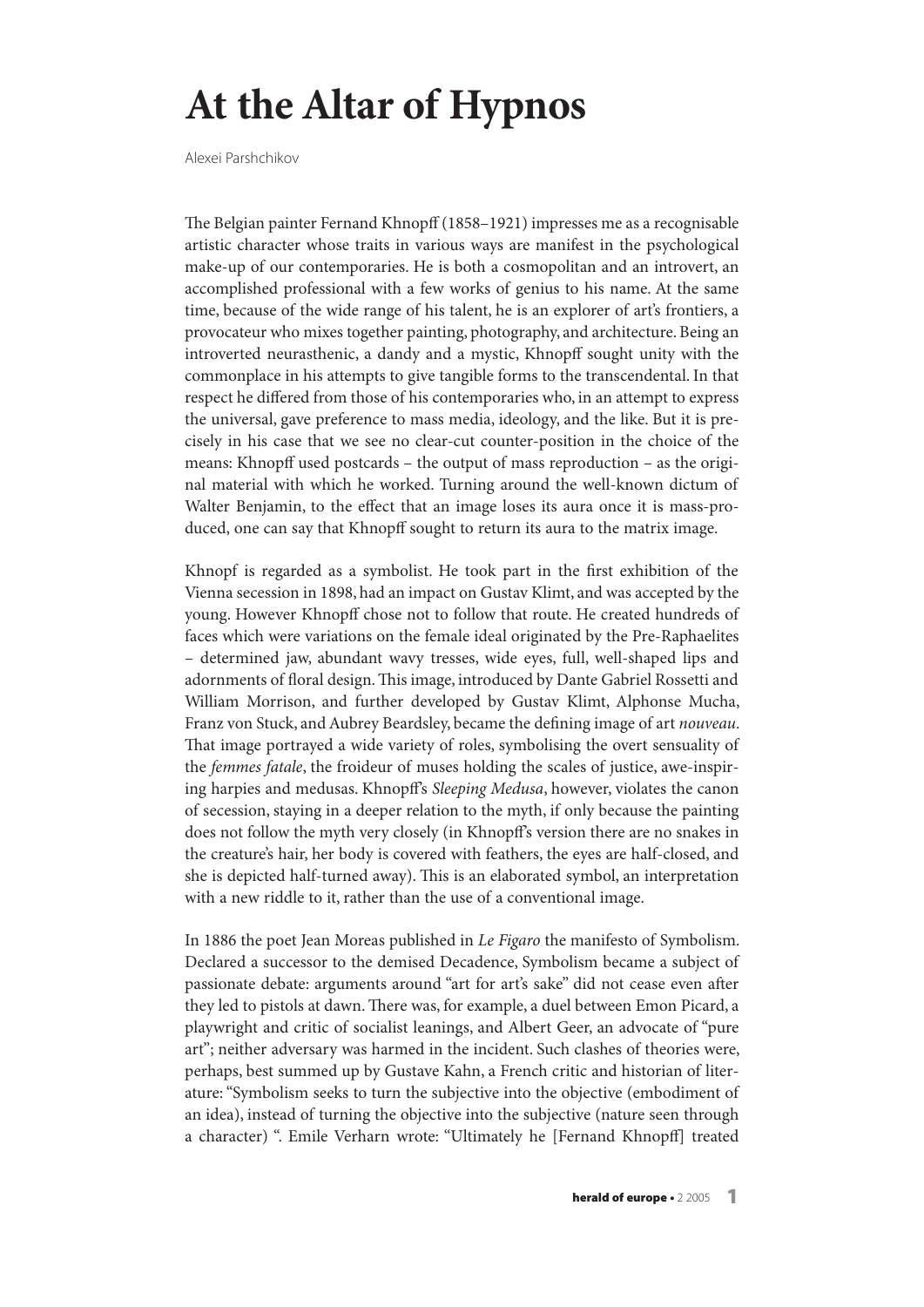symbol as the highest expression of the unity of perception and feeling". Today, when society has tentatively developed an immunity to artistic manifestoes, we are prone to say that the history of symbolism is inseparable from Khnopff's aesthetics. And while we do not intend to restore consistently what the author himself meant to say, we can enjoy a considerably greater freedom when we turn to the potential of the language he used in his works.

With Fernand Khnopff we enter the era of art nouveau, the world of the bourgeoisie, which resembles the illustrations in the recently issued album of photographs by Paul Nadar who looked through his camera at the real prototypes of Proust's A la Recherché du Temps Perdu. There is not a single standard face in Nadar's collection, for the reason that they all seem to be marked by some obvious defect and by the mystery of their dislocation from their environment. Perhaps Khnopff saw similar characters around him (assuming poses, well dressed, stiff) and, judging by his self-portrait, he resembled them in appearance: a buttoned-up lover of hoax and idealism, with the looks of a punctilious engineer, who frequented "The Rose and Cross" (Rosicrucian) salons of Josephin Peladan, at that time the most celebrated occult guru in Paris. Khnopff systematically shrouded his daily life in secrets.

I would not claim that he did so in a carefully calculated manner, because all his rationalism seems to have gone into the fine detail. This is precisely the trait that gave his images not only duplicity of meaning, but also the power of amazing conviction. According to Verharn, Knopf's output is governed by humility, precision, and rationale.

Some biographical myths appear to be naive and hackneyed, based as they are on the model"my brother the famous pilot". Being an anglophile, Khnopff laid claim to British ancestry, despite a total absence of Anglo Saxon roots in his genealogy. He never sought to refute the myth of his personal acquaintance with Dante Gabriel Rossetti, even though his first visit to England took place some ten years after the painter's death, and his only contact had been with Rossetti's sister. Khnopff's father was a judge in Bruges, and belonged to an aristocratic Austrian family which had settled in Belgium in the sixteenth century. The family tomb can still be seen in the municipal cemetery bearing a coat of arms embellished with a gryphon. That mythical creature was Khnopff's personal symbol, and he included it among the decorations of his Altar of Hypnos. In 1900 he built that strange mini-altar in his studio as a temple of individualism,with the slogan"We rule only ourselves". The altar included a white bust of Hypnos on a pedestal, a creature with a blue wing at its temple: a copy of a bronze sculpture from the fourth century B.C.; the original is on display in the British Museum. Khnopff claimed that Hypnos was the only god whose reality he accepted. It is a known fact that Europe in the latter half of the nineteenth century saw a widespread fascination with hypnosis and the techniques of spiritualism (witness Blavatsky, W. B. Yeats). The Belgian aristocracy chatted in whispers with Napoleon the Third; Charcot and Freud resorted to hypnosis in their psychotherapeutic practices. But to Khnopff Hypnos was also a symbol of oblivion, of a unique state, of a peculiar way of seeing and perceiving the nature of time.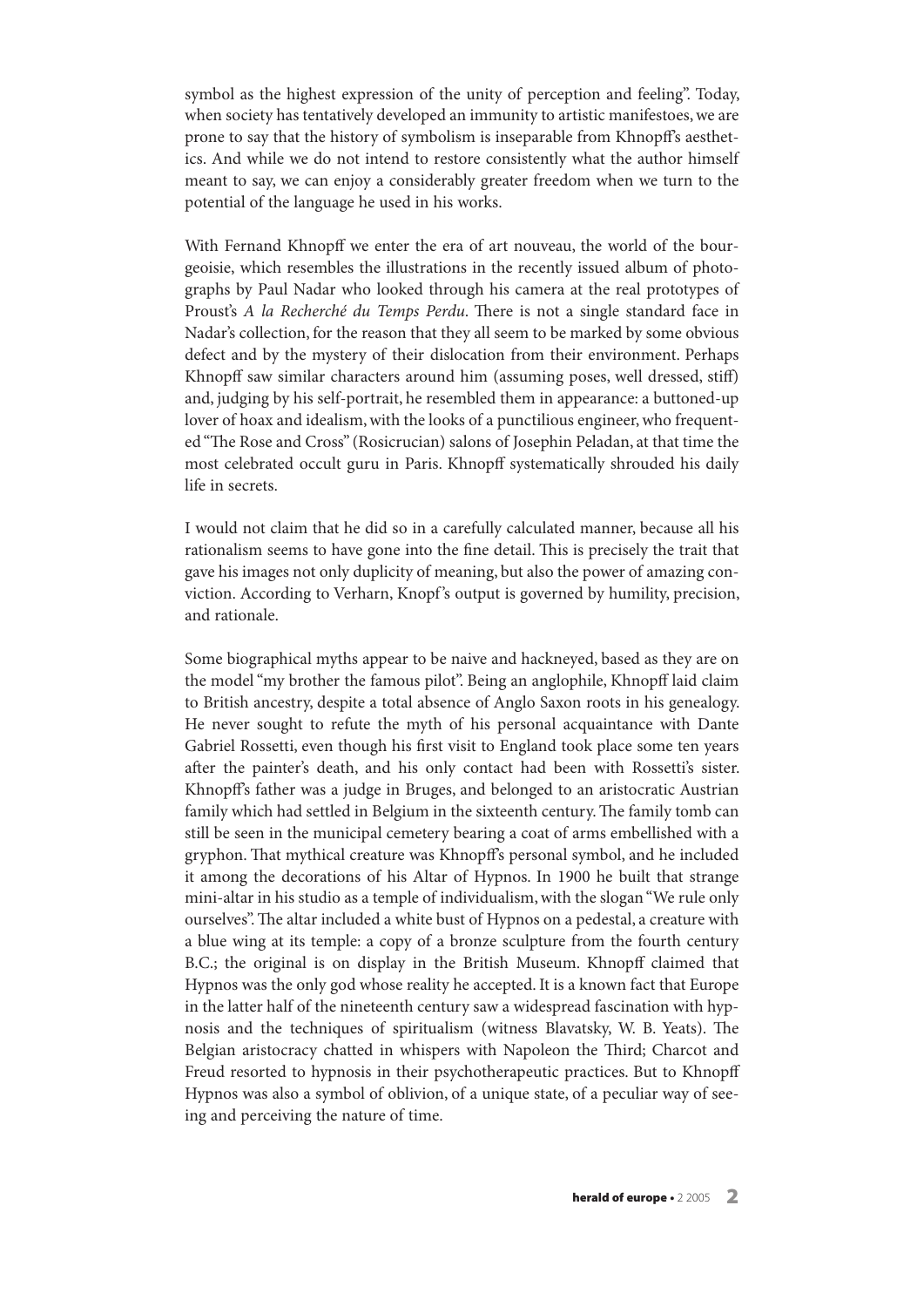Throughout his lifetime Khnopff avoided visiting Bruges: he believed the memories of his childhood might be sullied by the changed appearance of the city. As early as the beginning of the twentieth century the city of Bruges was indeed already turning into a tourist attraction, allowing less and less space for the atmosphere that had once permeated the house of the Khnopff family.As his biographer puts it, life in that household "ran its course in two or three rooms, while the salons were used only once a year for an official reception; the rest of the time they remained locked up until the following year". The three-storey house was surrounded by water, its windows opening almost level with the sluggishly flowing canal: a view that was conducive to meditation and melancholic moods. In about 1907 the painter was nevertheless obliged to visit Bruges. The story has it that upon his arrival he hired a cab at the railway station, and traversed the city wearing glasses with specially prepared black lenses that prevented him from seeing anything. For forty years he had been reproducing, from memory and photographs, views of Bruges in numerous series. Frequently he depicted absolutely desolate groups of houses, neat and well kept, with no human figures in view, and no sign of animals or vegetation: buildings immersed in silent counting of their bricks and adornments. An Abandoned City (1904) is the best work in the series of imagined views of Bruges.

Some of Khnopff's canvases, realistic at first glance, contain symbols or, more exactly, outlines of symbols, echoes which merely "seep through" and die out at the axial compositional points of a painting. The symbolic nature of the surroundings is not necessarily transformed into a conventional symbolic sign. The painting entitled I Shall Shut the Door behind Me is an example of an almost mathematically precise compositional balance; its title comes from a line in a poem by Christina Rossetti, sister of the Pre-Raphaelite painter, who, before her marriage was Khnopff's model. The combined fragments of a landscape, esoteric signs and decorative forms are subjugated to a certain order, which creates an expectation of meaning. But what kind of meaning? Khnopff found it difficult to answer such questions. In addition to general geometrical images associated with the ideas of Plato, the space of the painting contains specific, individual forms. A young woman rests her head on her hands which are clasped on top of a pile of manuscripts lying on the table. Three individual lilies create vertical divisions of the painting. There are two windows, and the viewer can tell with certainty that the window on the right faces a street, but it is more difficult to determine whether the left portion of the painting shows an interior or exterior space, or the interior of some part of another building. Several possible perspectives end up being unrelated to each other. Frederic Lin, author of an article in the catalogue, believes Khnopff used the technique of montage when he arranged individual symbols, and thus introduced elements of collage, as well as methods characteristic of Cubism and cinematography.

Evidence of the montage technique can also be found in another well-known pastel on paper, entitled Remembrances. Tennis (1889). The economy of means is generally admired, but not everything is reducible: for example, the number of players on a football field cannot be reduced.Art, however, can resort to exaggeration: on a green court with a high horizon seven female tennis players form a figurative composition; in reality there was only one woman, Margaret, the painter's sister